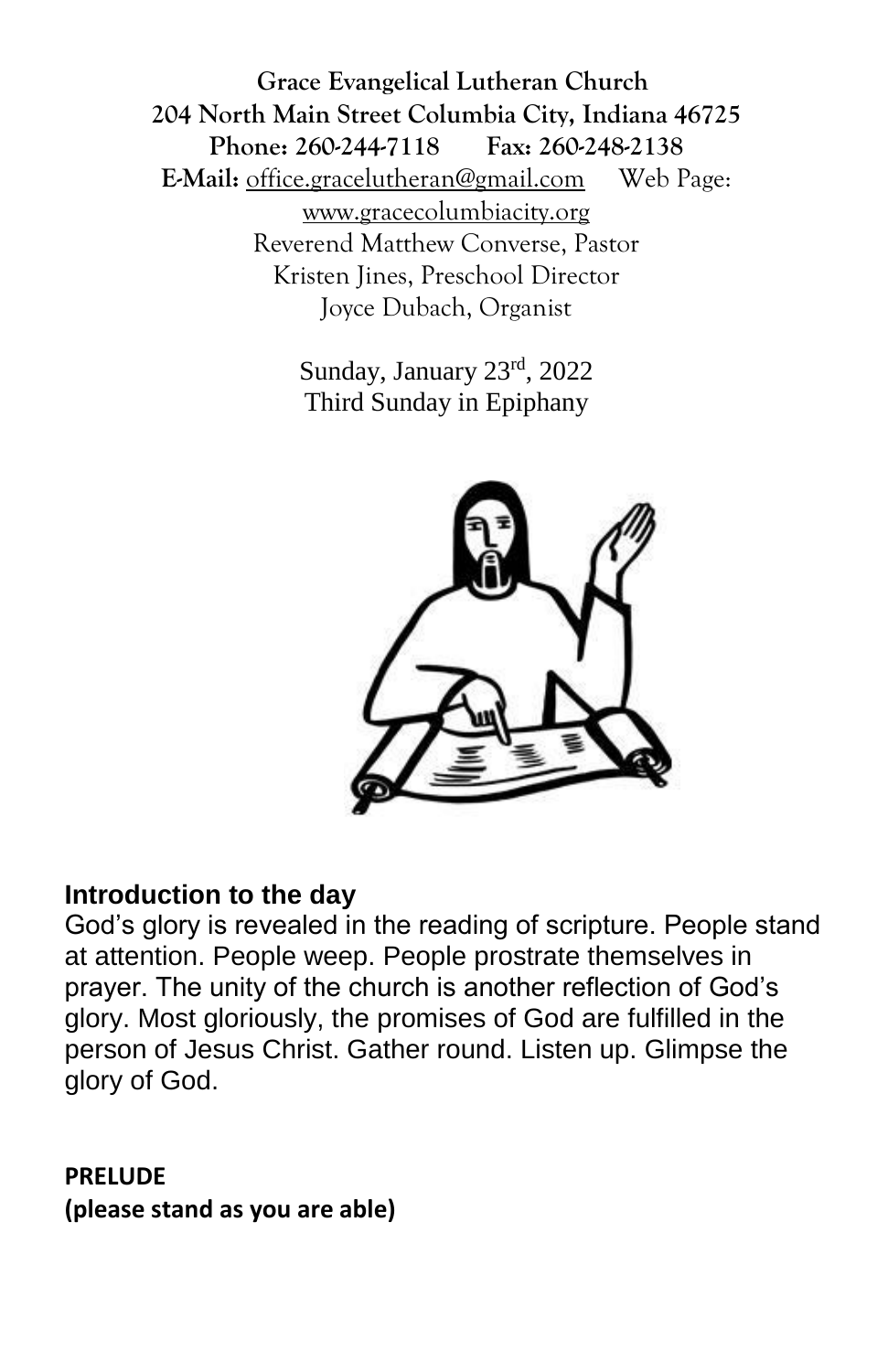# **CONFESSION AND FORGIVENESS**

Blessed be the holy Trinity,  $\pm$  one God, who creates us, redeems us, and calls us by name. **Amen.**

Let us confess our sin in the presence of God and of one another.

Most merciful God, **we confess that we have sinned against you and your beloved children. We have turned our faces away from your glory when it did not appear as we expected. We have rejected your word when it made us confront ourselves. We have failed to show hospitality to those you called us to welcome. Accept our repentance for the things we have done and the things we have left undone. For the sake of Jesus Christ, have mercy on us. Forgive us and lead us, that we may bathe in the glory of your Son born among us, and reflect your love for all creation. Amen.**

Rejoice in this good news:

In  $\pm$  Christ Jesus, your sins are forgiven. You are descendants of the Most High, adopted into the household of Christ, and inheritors of eternal life. Live as freed and forgiven children of God. **Amen.**

# **GATHERING SONG** *Oh, for a Thousand Tongues to Sing* **(ELW 886)**

**Text: Charles Wesley, 1707-1788, alt. Music: Carl G Glaser 1784-1829: arr. Lowell Mason,1792-1872. Reprinted/streamed will permission under ONE LICENSE, License #A-723136. All rights Reserved.**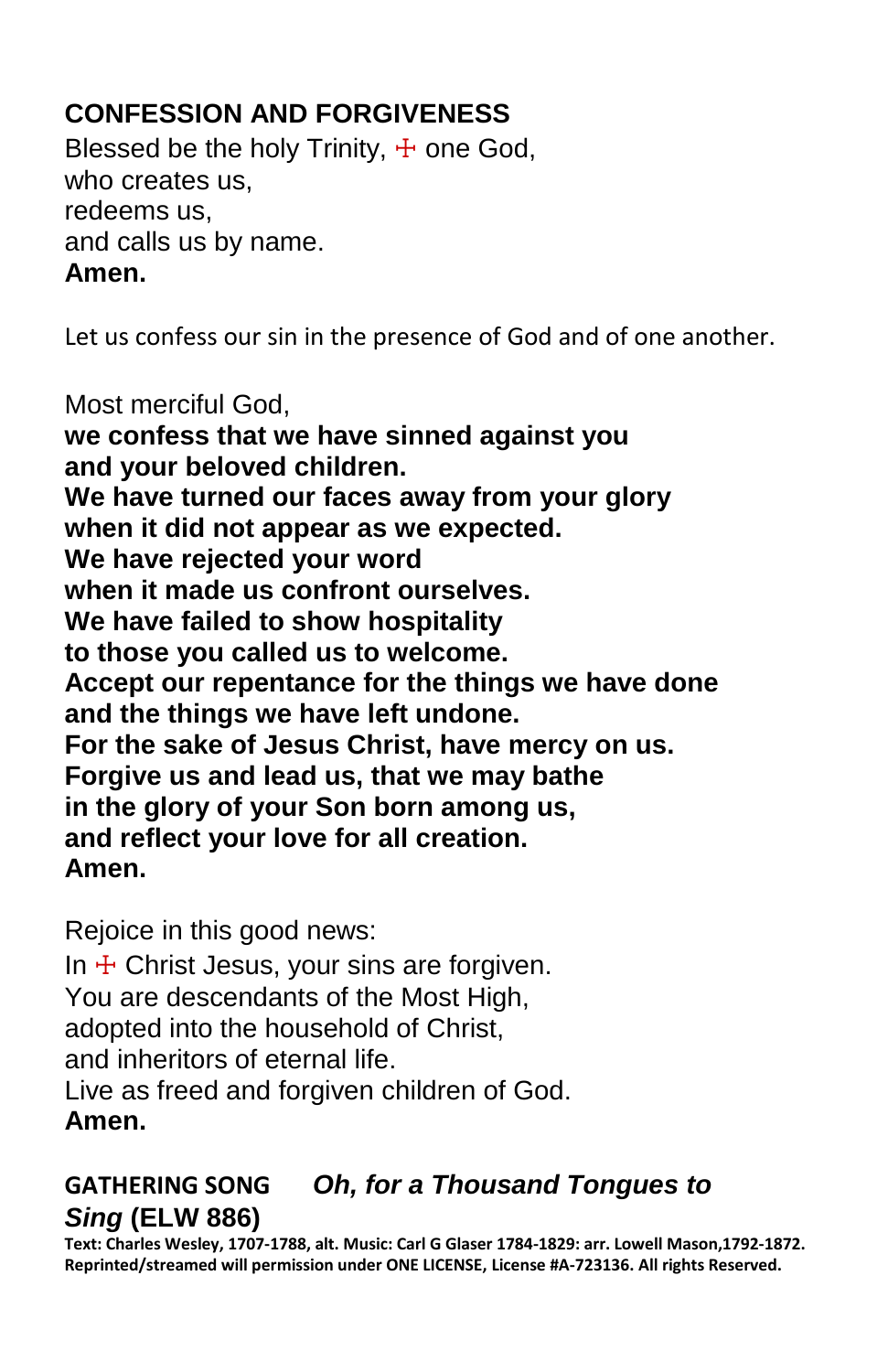**GREETING** The grace of our Lord Jesus Christ, the love of God, and the communion of the Holy Spirit be with you all. **And also with you.**

**CANTICLE OF PRAISE (ELW p. 148)**

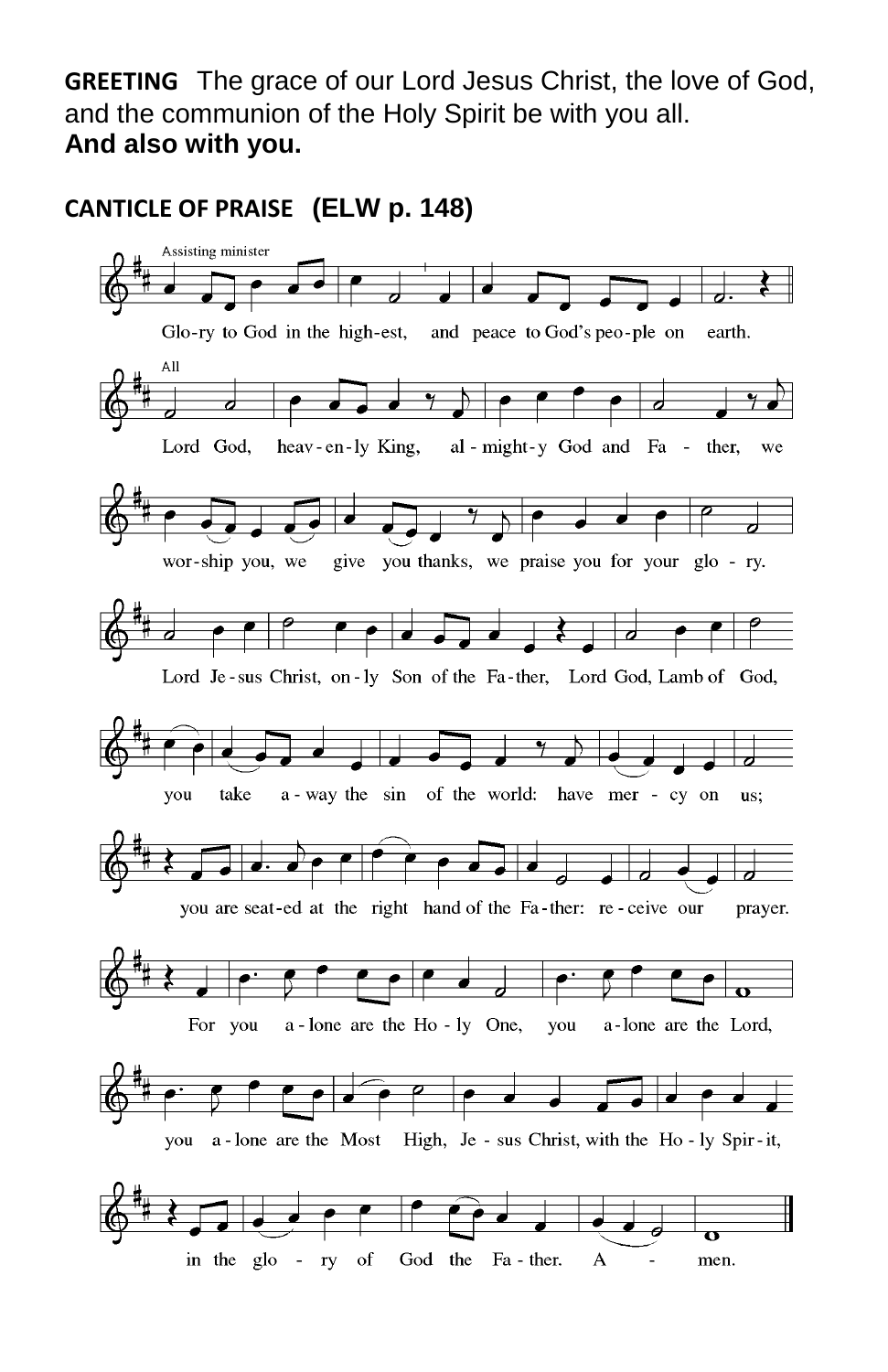#### **PRAYER OF THE DAY**

#### Let us pray.

Blessed Lord God, you have caused the holy scriptures to be written for the nourishment of your people. Grant that we may hear them, read, mark, learn, and inwardly digest them, that, comforted by your promises, we may embrace and forever hold fast to the hope of eternal life, through your Son, Jesus Christ our Lord.

**Amen.**

(The assembly is seated)

# **FIRST READING: Nehemiah 8:1-3, 5-6, 8-10**

A reading from Nehemiah.

[When the seventh month came—the people of Israel being settled in their towns— $\vert$  <sup>1</sup> all the people gathered together into the square before the Water Gate. They told the scribe Ezra to bring the book of the law of Moses, which the LORD had given to Israel. <sup>2</sup>Accordingly, the priest Ezra brought the law before the assembly, both men and women and all who could hear with understanding. This was on the first day of the seventh month. <sup>3</sup>Ezra read from it facing the square before the Water Gate from early morning until midday, in the presence of the men and the women and those who could understand; and the ears of all the people were attentive to the book of the law. <sup>5</sup>And Ezra opened the book in the sight of all the people, for he was standing above all the people; and when he opened it, all the people stood up. <sup>6</sup>Then Ezra blessed the LORD, the great God, and all the people answered, "Amen, Amen," lifting up their hands. Then they bowed their heads and worshiped the LORD with their faces to the ground. <sup>8</sup>So the Levites read from the book, from the law of God, with interpretation. They gave the sense, so that the people understood the reading.

<sup>9</sup>And Nehemiah, who was the governor, and Ezra the priest and scribe, and the Levites who taught the people said to all the people, "This day is holy to the LORD your God; do not mourn or weep." For all the people wept when they heard the words of the law. <sup>10</sup>Then Ezra said to them, "Go your way, eat the fat and drink sweet wine and send portions of them to those for whom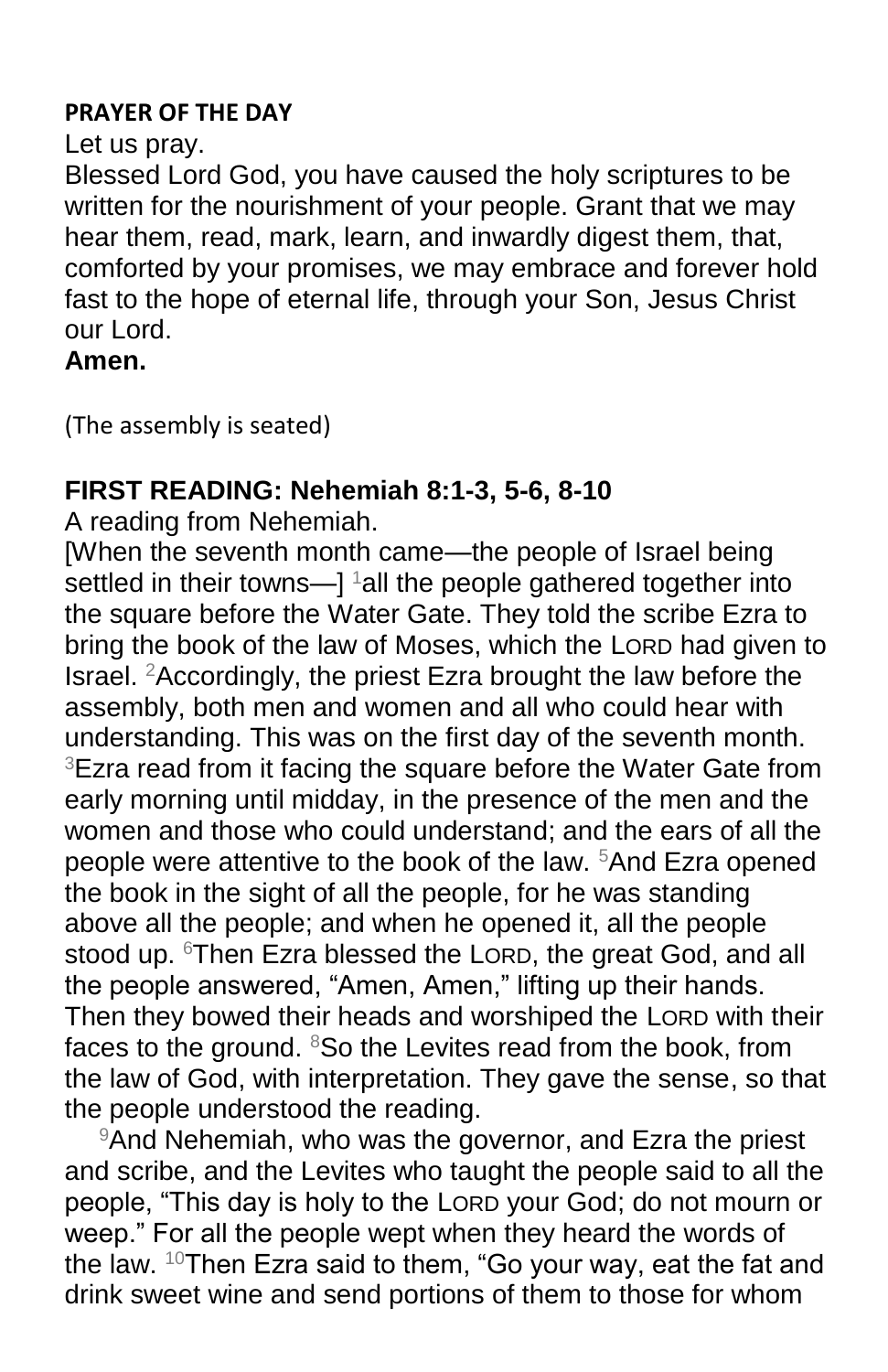nothing is prepared, for this day is holy to our LORD; and do not be grieved, for the joy of the LORD is your strength."

Word of God, word of life. **Thanks be to God.**

# **PSALM: Psalm 19 (please read responsively)**

<sup>1</sup>The heavens declare the glo- I ry of God, and the sky proclaims its **<sup>|</sup>** maker's handiwork.

<sup>2</sup>**One day tells its tale <sup>|</sup> to another,**

**and one night imparts knowledge <sup>|</sup> to another.**

<sup>3</sup>Although they have no **<sup>|</sup>** words or language, and their voices **<sup>|</sup>** are not heard,

4 **their sound has gone out into all lands, and their message to the ends <sup>|</sup> of the world,**

# **where God has pitched a tent <sup>|</sup> for the sun.**

5 It comes forth like a bridegroom out **<sup>|</sup>** of his chamber; it rejoices like a champion to **<sup>|</sup>** run its course.

6 **It goes forth from the uttermost edge of the heavens and runs about to the end of <sup>|</sup> it again;**

**nothing is hidden from its <sup>|</sup> burning heat.**

<sup>7</sup>The teaching of the LORD is perfect and re- I vives the soul;

the testimony of the LORD is sure and gives wisdom **<sup>|</sup>** to the simple.

<sup>8</sup>**The statutes of the LORD are just and re- | joice the heart; the commandment of the LORD is clear and gives light <sup>|</sup> to the eyes.**

<sup>9</sup>The fear of the LORD is clean and en- **<sup>|</sup>** dures forever;

the judgments of the LORD are true and righteous **<sup>|</sup>** altogether.

<sup>10</sup>**More to be desired are they than gold, more than <sup>|</sup> much fine gold,**

# **sweeter far than honey, than honey <sup>|</sup> in the comb.**

<sup>11</sup>By them also is your ser- **<sup>|</sup>** vant enlightened, and in keeping them there is **<sup>|</sup>** great reward.

<sup>12</sup>**Who can detect one's <sup>|</sup> own offenses? Cleanse me from my <sup>|</sup> secret faults.**

 $13A$ bove all, keep your servant from presumptuous sins; let them not get dominion **<sup>|</sup>** over me;

then shall I be whole and sound, and innocent of a **<sup>|</sup>** great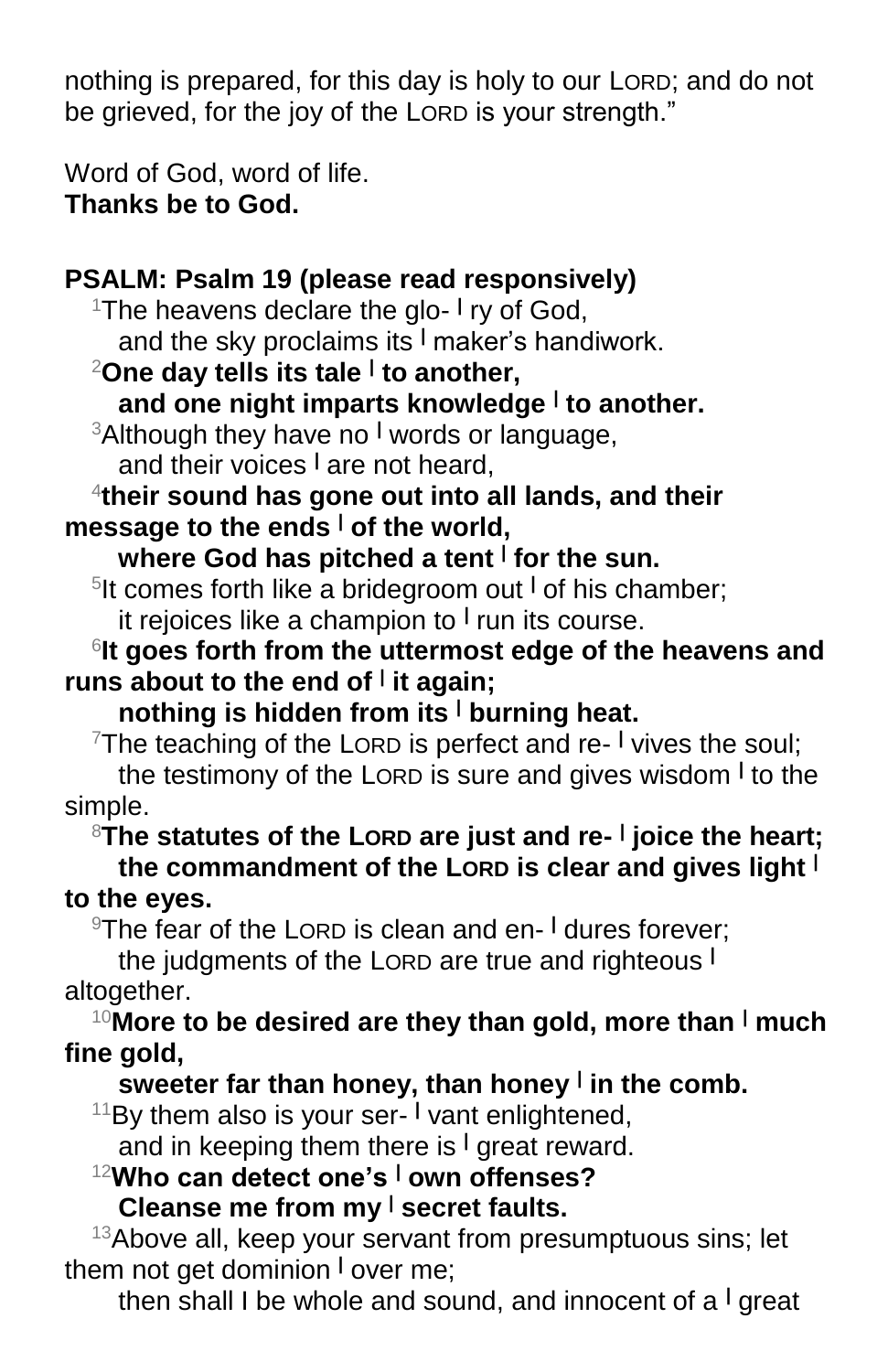offense.

<sup>14</sup>**Let the words of my mouth and the meditation of my heart be acceptable <sup>|</sup> in your sight,**

**O LORD, my strength and <sup>|</sup> my redeemer.**

### **SECOND READING: 1 Corinthians 12:12-31a**

A reading from 1 Corinthians.

 $12$ For just as the body is one and has many members, and all the members of the body, though many, are one body, so it is with Christ. <sup>13</sup>For in the one Spirit we were all baptized into one body—Jews or Greeks, slaves or free—and we were all made to drink of one Spirit.

 $14$ Indeed, the body does not consist of one part but of many.  $15$ If the foot would say, "Because I am not a hand, I do not belong to the body," that would not make it any less a part of the body.  $16$ And if the ear would say, "Because I am not an eye, I do not belong to the body," that would not make it any less a part of the body. <sup>17</sup>If the whole body were an eye, where would the hearing be? If the whole body were hearing, where would the sense of smell be? <sup>18</sup>But as it is, God arranged the parts of the body, each one of them, just as God chose. <sup>19</sup>If all were a single part, where would the body be?  $20As$  it is, there are many parts, yet one body.  $21$ The eye cannot say to the hand, "I have no need of you," nor again the head to the feet, "I have no need of you." <sup>22</sup>On the contrary, the parts of the body that seem to be weaker are indispensable,  $^{23}$  and those members of the body that we think less honorable we clothe with greater honor, and our less respectable parts are treated with greater respect; <sup>24</sup>whereas our more respectable parts do not need this. But God has so arranged the body, giving the greater honor to the inferior part, <sup>25</sup>that there may be no dissension within the body, but the parts may have the same care for one another.  $26$ If one part suffers, all suffer together with it; if one part is honored, all rejoice together with it.

 $27$ Now you are the body of Christ and individually parts of it. <sup>28</sup>And God has appointed in the church first apostles, second prophets, third teachers; then deeds of power, then gifts of healing, forms of assistance, forms of leadership, various kinds of tongues. <sup>29</sup>Are all apostles? Are all prophets? Are all teachers? Do all work miracles? 30Do all possess gifts of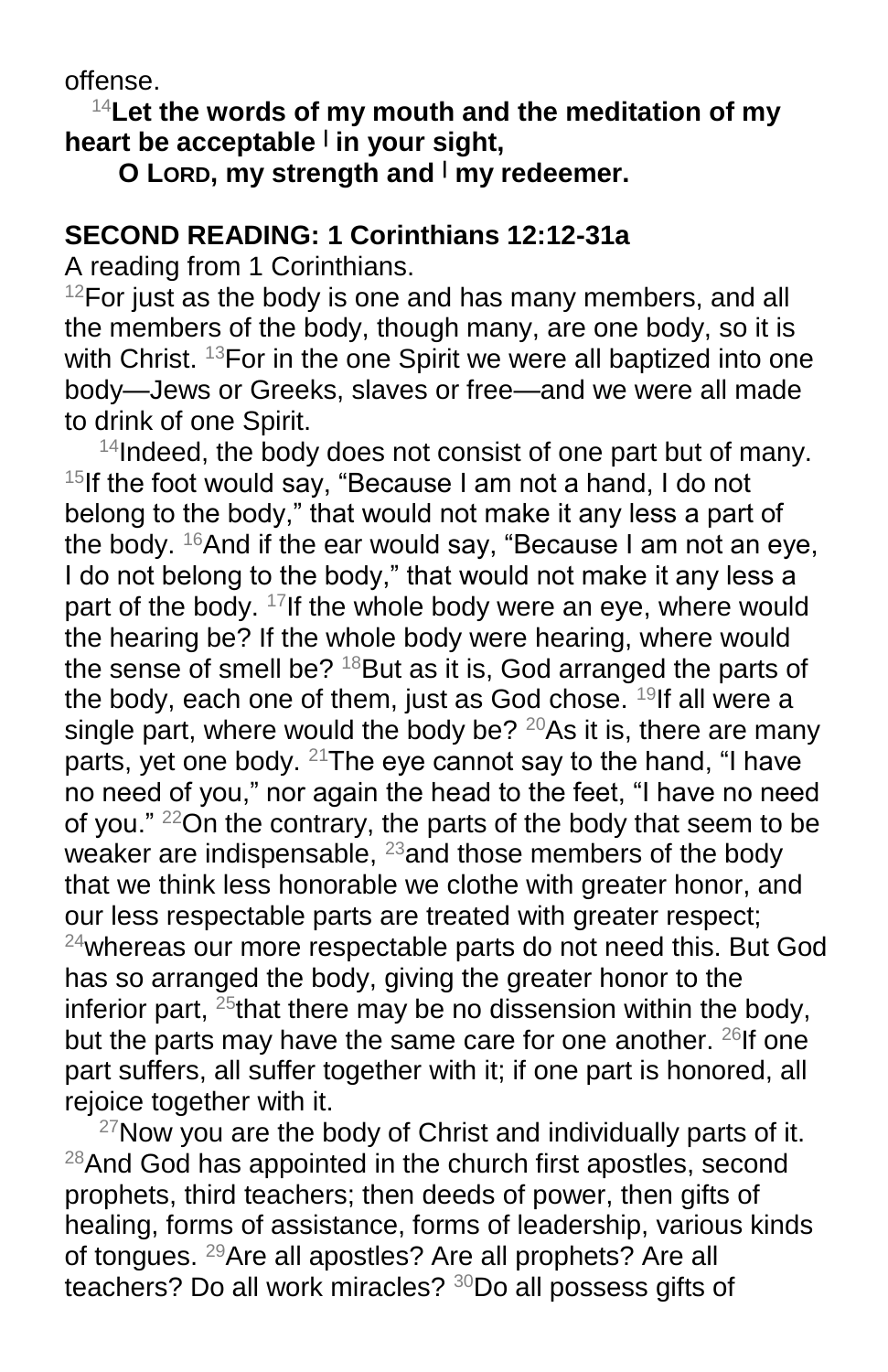healing? Do all speak in tongues? Do all interpret? <sup>31a</sup>But strive for the greater gifts.

The word of the Lord. **Thanks be to God.**

(please stand as you are able)

#### lu to whom shall we go? Al - le ia. Lord. You have the words of e - ter - nal life.  $Al - le - lu$ ia.

# **GOSPEL: Luke 4:14-21**

The holy gospel according to Luke. **Glory to you, O Lord.**

<sup>14</sup>Then Jesus, filled with the power of the Spirit, returned to Galilee, and a report about him spread through all the surrounding country. <sup>15</sup>He began to teach in their synagogues and was praised by everyone.

<sup>16</sup>When Jesus came to Nazareth, where he had been brought up, he went to the synagogue on the sabbath day, as was his custom. He stood up to read,  $17$  and the scroll of the prophet Isaiah was given to him. He unrolled the scroll and found the place where it was written:

 $18^{\circ}$ The Spirit of the Lord is upon me, because the Lord has anointed me

to bring good news to the poor.

The Lord has sent me to proclaim release to the captives and recovery of sight to the blind, to let the oppressed go free,

<sup>1</sup> to proclaim the year of the Lord's favor."

## **GOSPEL ACCLAMATION**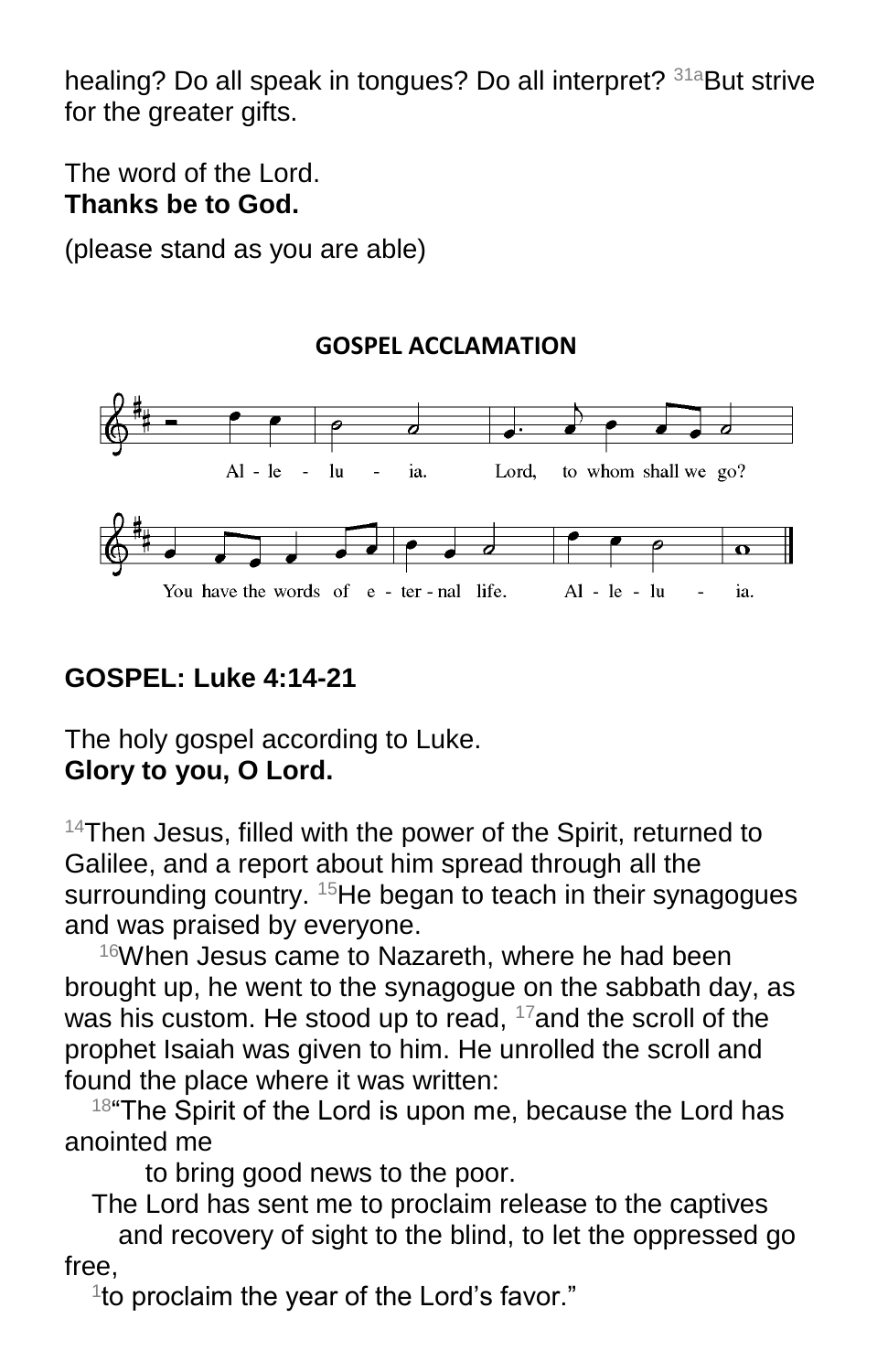$20$ And Jesus rolled up the scroll, gave it back to the attendant, and sat down. The eyes of all in the synagogue were fixed on him.  $21$ Then he began to say to them, "Today this scripture has been fulfilled in your hearing."

The gospel of the Lord. **Praise to you, O Christ.**.

(the assembly is seated)

## **SERMON**

(Please stand as you are able)

# **HYMN OF THE DAY** *Surely God Is My Salvation* **(ACS 926) (at the end of the bulletin)**

# **PRAYERS OF INTERCESSION**

The Spirit of the Lord is poured out upon us in abundance; so we are bold to pray for the church, the world, and all that God has made.

You reveal yourself to us in the reading of scripture. Fulfill your word through the faithful witness of your church. Send us out to bring your liberating good news to all people. God of grace, **hear our prayer.**

All creation proclaims your handiwork. Teach us to love the intricate and beautiful bodies that you have created. Bless tiny insects, enormous whales, and every creature in between. Sustain species at risk of extinction. God of grace, **hear our prayer.**

You desire that there be no dissension among us. Where we are divided in our society, nation, or world, come quickly to reunite us into one body. Ease conflict, dispel violence, and bring an end to war. God of grace, **hear our prayer.**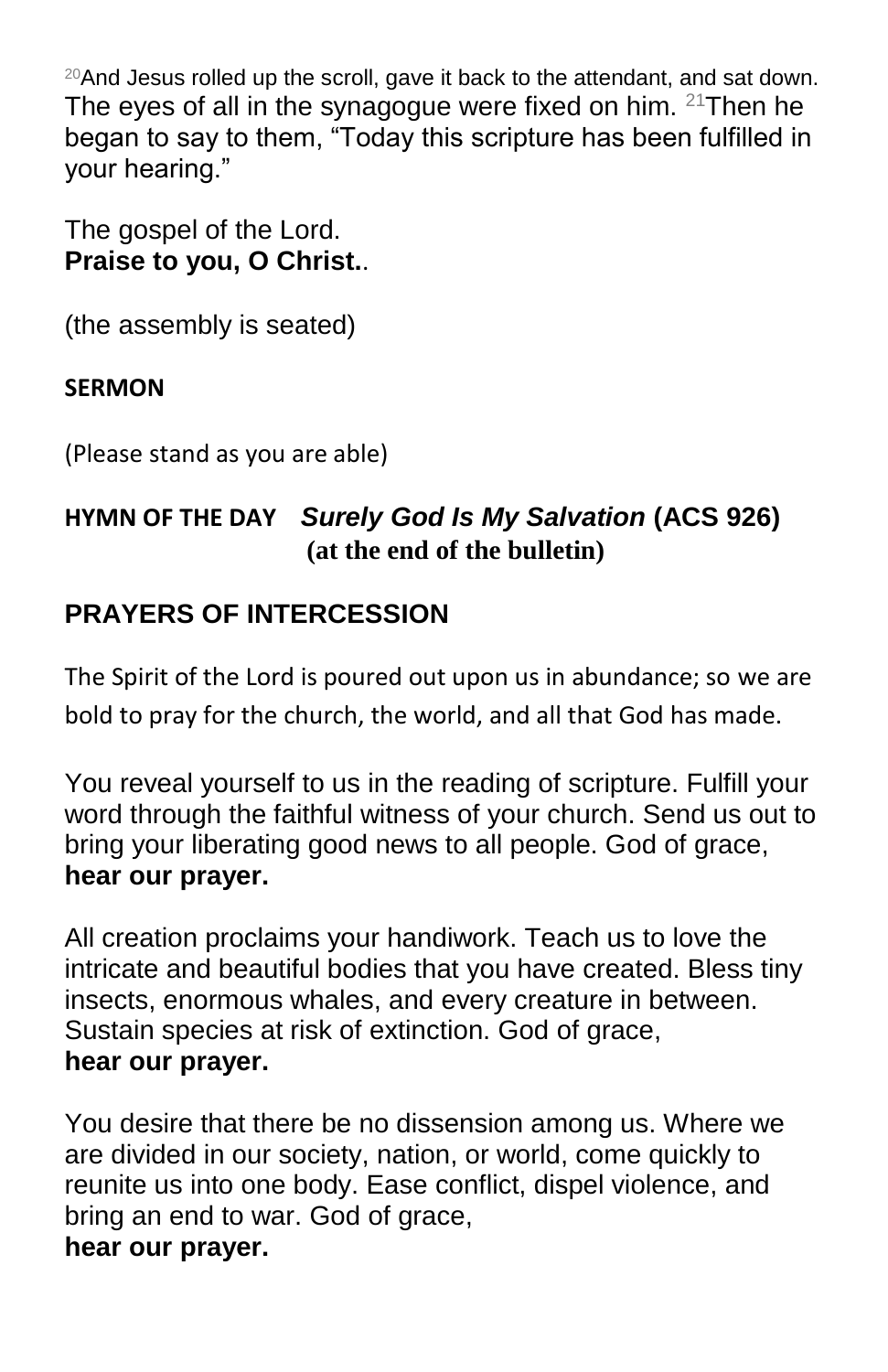Anoint with your Spirit all who seek your favor. Grant provision and justice for people living in poverty, people living with disability, those living with pain, or those living under oppression (*especially*). God of grace,

# **hear our prayer.**

Build up the body of Christ in this place. Bless the variety of ministries in this congregation (*especially*). Empower us to freely welcome and deeply value each person who enters into worship and ministry among us. God of grace, **hear our prayer.**

(Here, other intercessions may be offered.)

In thanksgiving we lift before you the saints for whom the promise of salvation has now been fulfilled. Tend to those who mourn (*especially*). Bring us together in your everlasting glory. God of grace,

## **hear our prayer.**

Since we have such great hope in your promises, O God, we lift these and all of our prayers to you in confidence and faith; through Jesus Christ our Savior.

## **Amen.**

The peace of Christ be with you always. **And also with you.**

# **OFFERING PRAYER**

Blessed are you, O God, Sovereign of the universe. You offer us new beginning and guide us on our journey. Lead us to your table, nourish us with this heavenly food, and prepare us to carry your love to a hungry world, in the name of Christ our light. **Amen.**

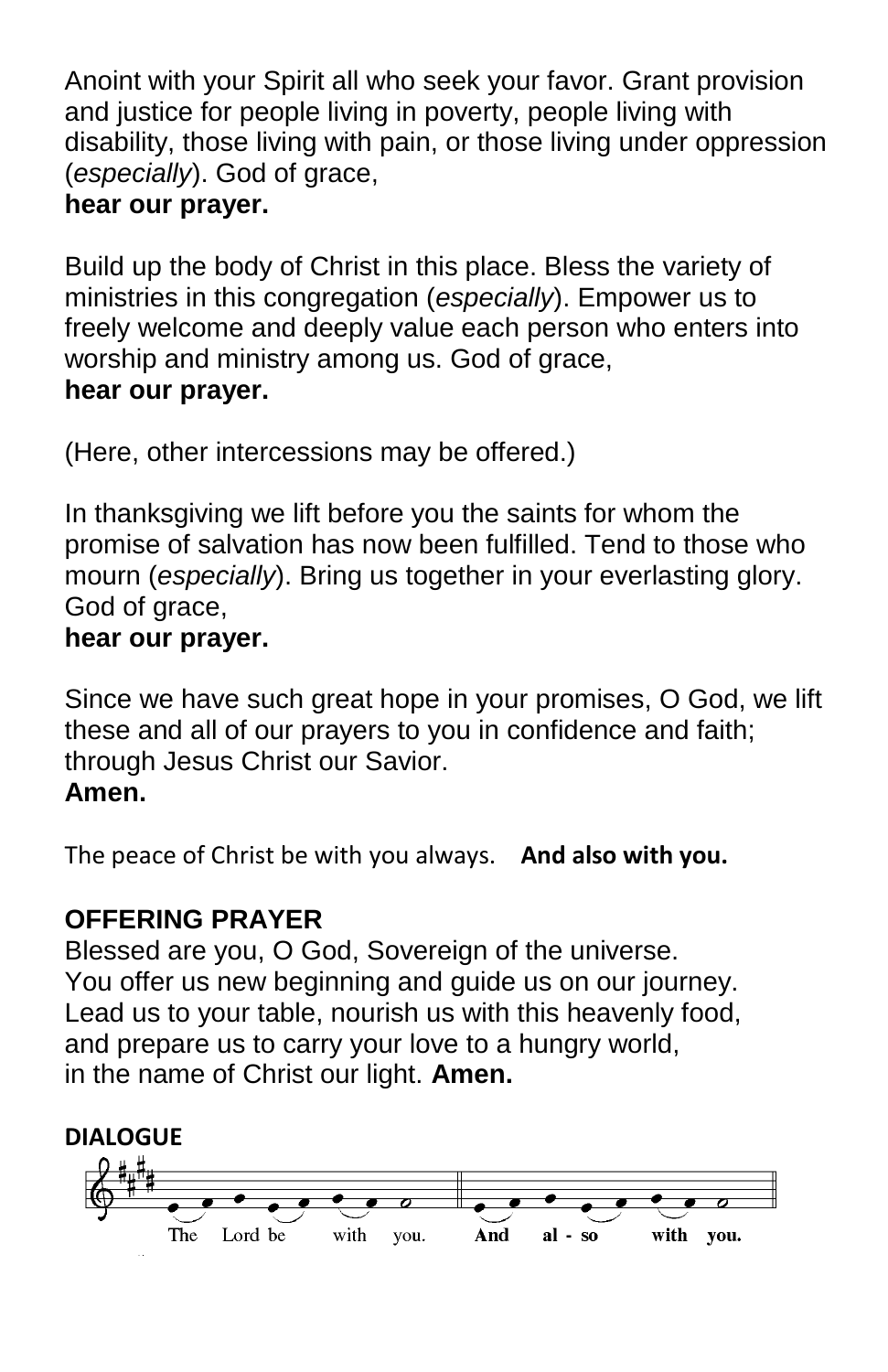

# **PREFACE (ELW p. 153)**

It is indeed right, our duty and our joy, that we should at all times and in all places give thanks and praise to you, almighty and merciful God, through our Savior Jesus Christ; who on this day overcame death and the grave,

and by his glorious resurrection opened to us the way of everlasting life.

And so, with all the choirs of angels,

with the church on earth and the hosts of heaven.

we praise your name and join their unending hymn:



#### **HOLY, HOLY, HOLY**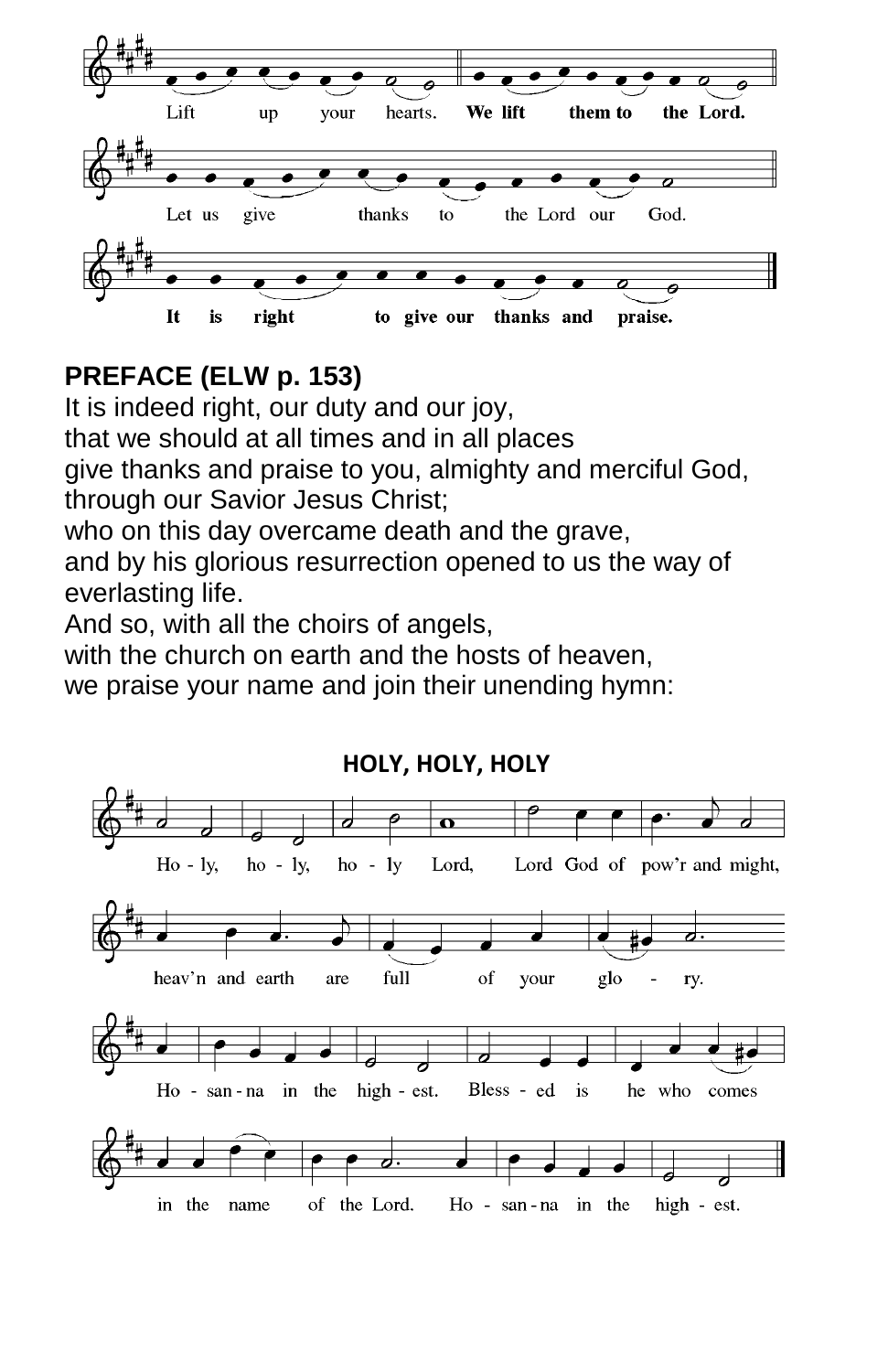#### **THANKSGIVING AT THE TABLE**

Blessed are you, O holy God:

you are the Life and Light of all.

By your powerful word you created all things.

Through the prophets you called your people to be a light to the nations.

Blessed are you for Jesus, your Son.

He is your Light, shining in our darkness

and revealing to us your mercy and might.

In the night in which he was betrayed,

our Lord Jesus took bread, and gave thanks;

broke it, and gave it to his disciples, saying:

Take and eat; this is my body, given for you.

Do this for the remembrance of me.

Again, after supper, he took the cup, gave thanks,

and gave it for all to drink, saying:

This cup is the new covenant in my blood,

shed for you and for all people for the forgiveness of sin.

Do this for the remembrance of me.

Remembering, therefore,

his preaching and healing,

his dying and rising,

and his promise to come again,

we await that day when all the universe

will rejoice in your holy and life-giving light.

By your Spirit bless us and this meal,

that, refreshed with this heavenly food,

we may be light for the world,

revealing the brilliance of your Son.

Through him all glory and honor is yours, Almighty Father, with the Holy Spirit, in your holy Church, both now and forever.

**LORD'S PRAYER** Gathered into one by the Holy Spirit, let us pray as Jesus taught us.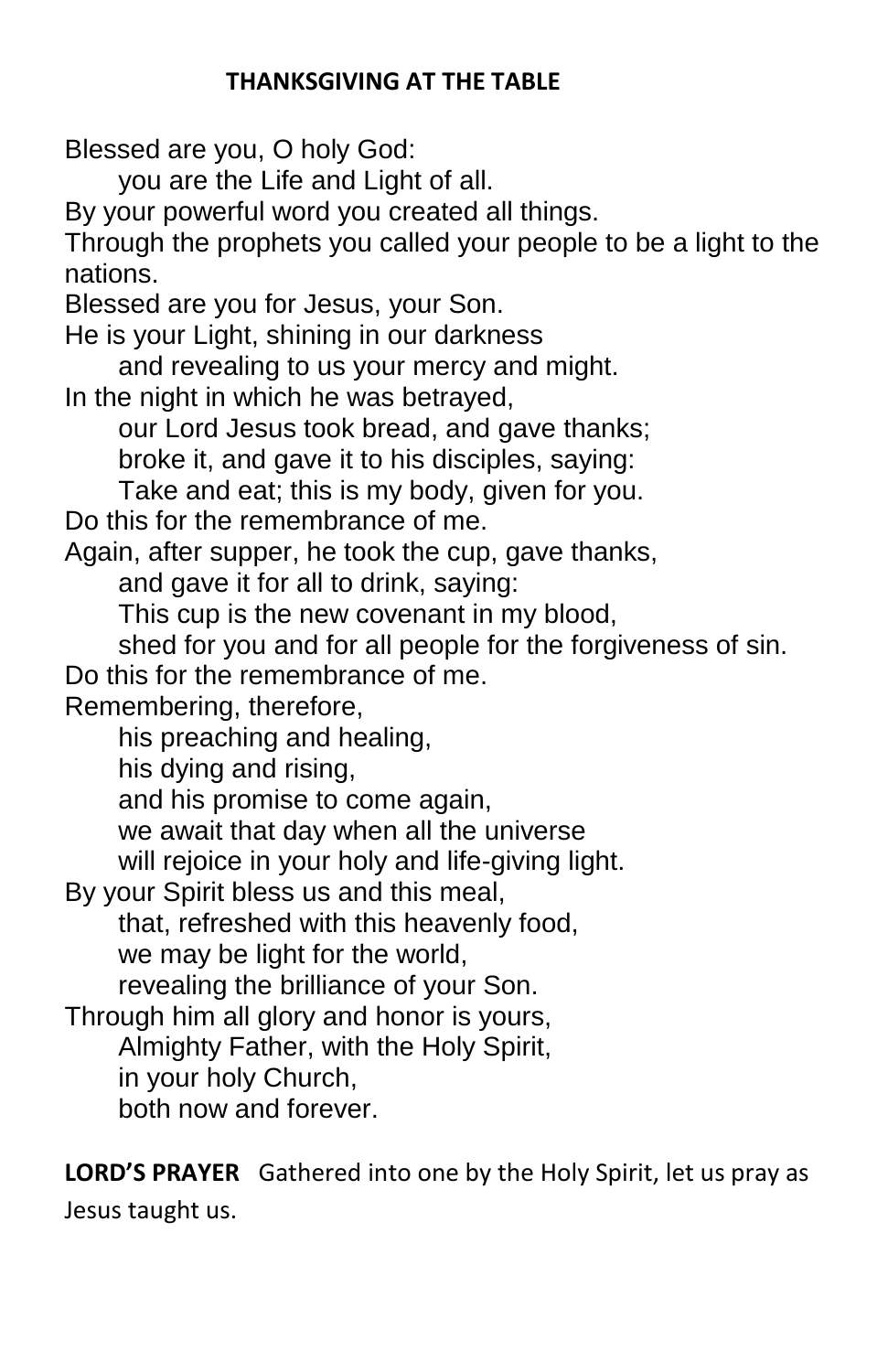**Our Father, who art in heaven, hallowed be thy name, thy kingdom come, thy will be done, on earth as it is in heaven. Give us this day our daily bread; and forgive us our trespasses, as we forgive those who trespass against us; and lead us not into temptation, but deliver us from evil. For thine is the kingdom, and the power, and the glory, forever and ever. Amen**

**INVITATION TO COMMUNION** Come to God's table. There is a place for you and enough for all.

(The assembly is seated.)

**COMMUNION** (*Everyone is welcome to come to the communion table. You may kneel or stand at the communion rail. If you have not received instruction in the Sacraments, come to the altar for a blessing. If you would like to receive grape juice instead of wine, put one finger up when the worship assistant comes to you. If you would like to receive communion where you are seated in the pews, please tell the usher and at the close of communion you will be served.*)

#### **COMMUNION SONG**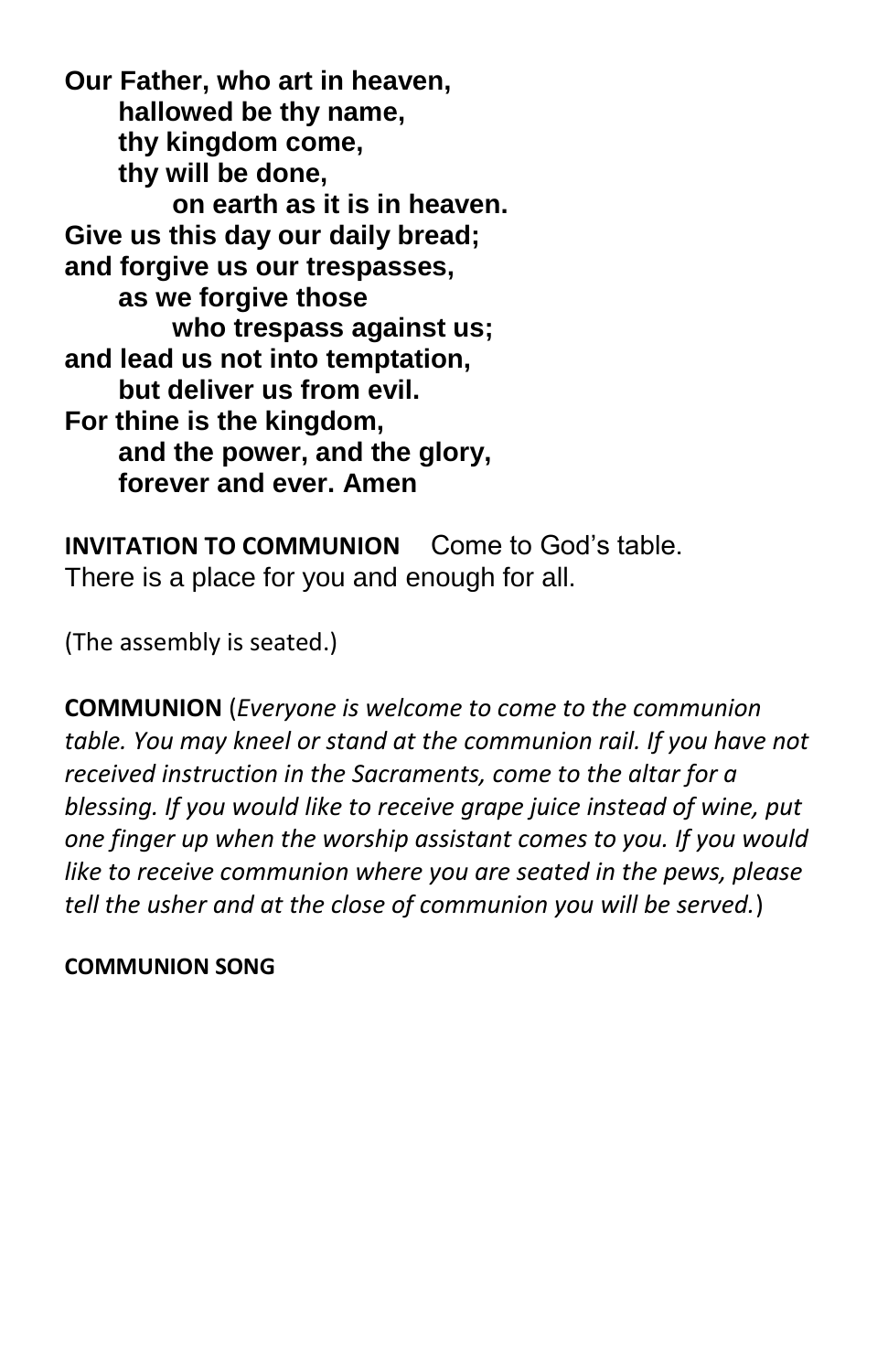

## **COMMUNION SONGS**

## *Praise the One Who Breaks the Darkness* **(ELW 843)**

**Text: Rusty Edwards, b 1995 Music: J. Wyeth, Repository of scared Music part 111 1813 Reprinted/streamed will permission under ONE LICENSE, License #A-723136. All rights Reserved.**

### *Hark, the Glad Sound!* **(ELW 239)**

**Text: Phillip Doddridge, 1702-1751 Music: Thomas Haweis, 1734-1820 Reprinted/streamed will permission under ONE LICENSE, License #A-723136. All rights Reserved.** (please stand as you are able.)

#### **PRAYER AFTER COMMUNION**

We give you thanks, gracious God, for we have feasted on the abundance of your house. Send us to bring good news and to proclaim your favor to all,

strengthened with the richness of your grace in your Son, Jesus Christ.

**Amen.**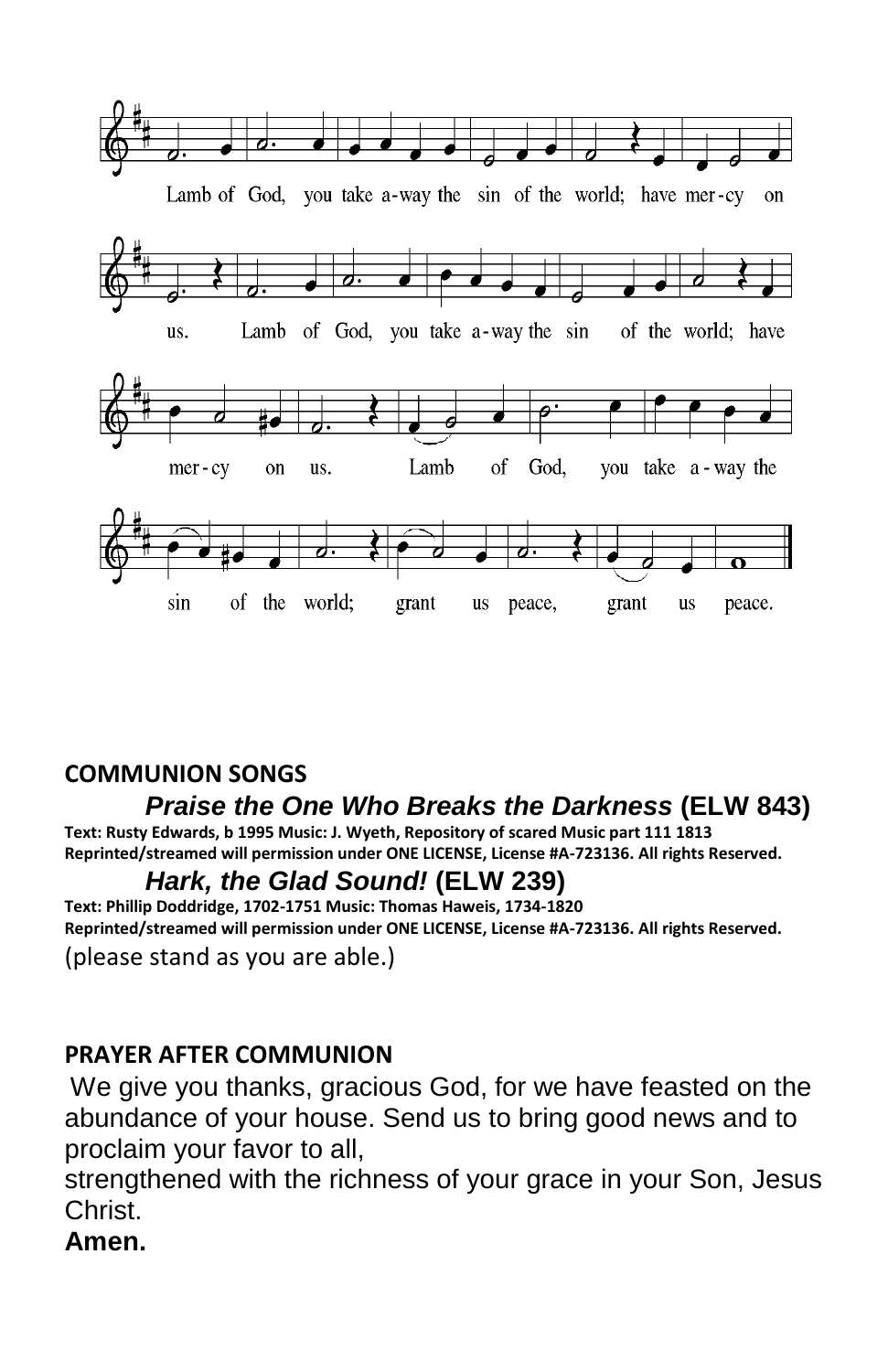**BLESSING** God, who leads you in pathways of righteousness, who rejoices over you, and who calls you by name,  $+$  bless your going out and your coming in, today and forever. **Amen.**

## **SENDING SONG** *Let Streams of Living Justice* **(ELW 710)**

TEXT: WILLIAM WHITLA, B,1934 MUSIC: GUSTAV HOLST,1874-1934 **Reprinted/streamed will permission under ONE LICENSE, License #A-723136. All rights Reserved.**

#### **DISMISSAL**

Go with Christ into a weary world. Share the good news. **Thanks be to God.**

From sundaysandseasons.com.

Copyright © 2022 Augsburg Fortress. All rights reserved. Reprinted/Podcast/Streamed with permission under one license #A-723136.AllRightsReserved.

## **Announcements**

The ANNUAL meeting for Grace will be held on January 23rd at 11:00am

The purpose of the meeting will be to elect new council members, approve the council- recommended 2022 FY budget, and approve the contract to replace the church roof.

**Coming Sunday, February 6th**, Josh Frey, the Fort Wayne Coordinator for Safe Families for Children, a national organization working to empower churches to serve the most vulnerable in the communities. While looking for ways to expand their movement beyond Fort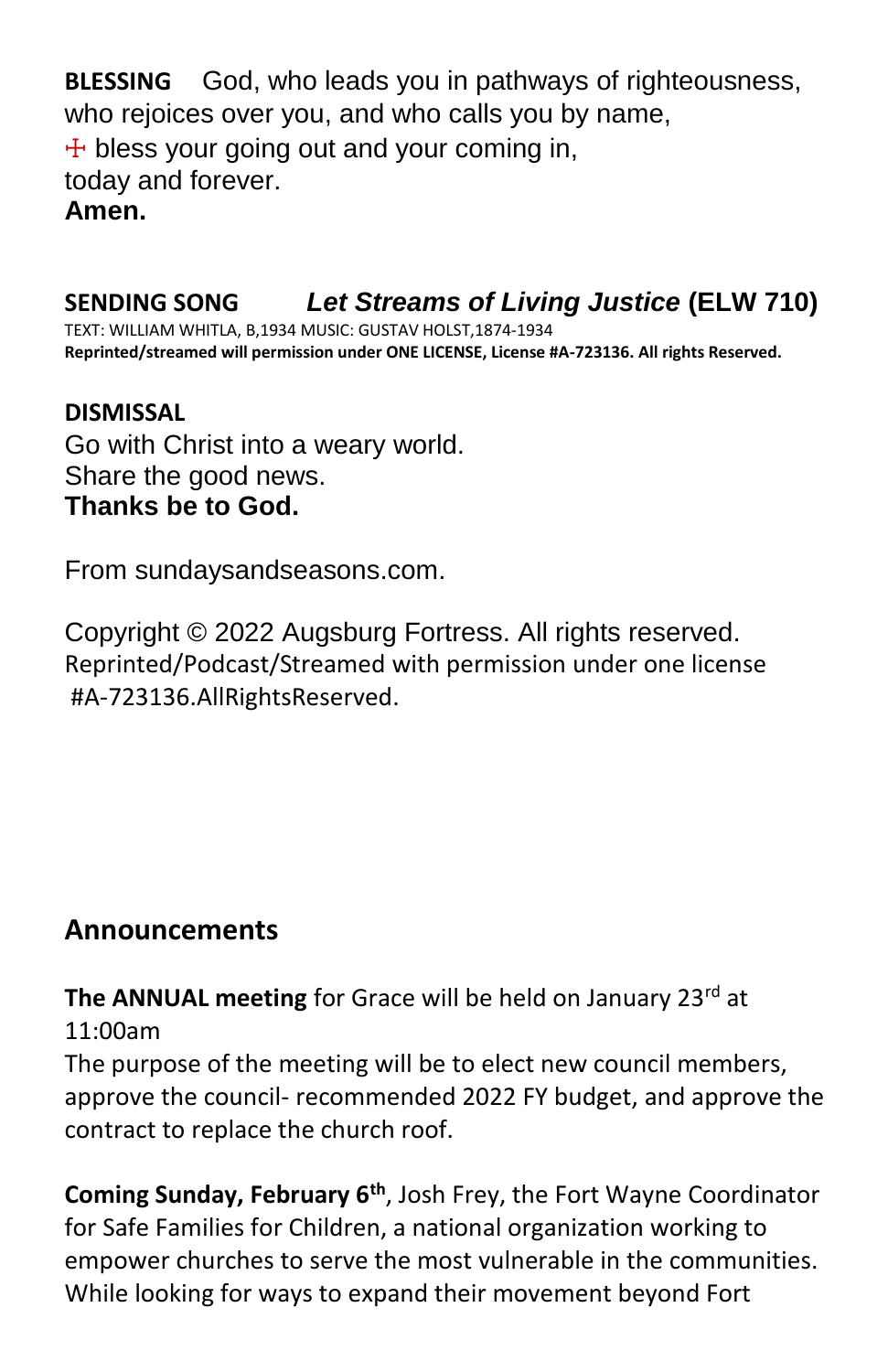Wayne, they thought that Grace Lutheran might be a good fit. Safe Families works with families in crisis by providing volunteer host homes. Meanwhile, they work with churches, professional staff, and other volunteers to provide the support parents need to make it through the crisis.

**Fundraiser to support the preschool:** shop with Scrip through the Raise right App or through the website **shopwithscrip.com** \*buy gift cards for places you already shop at with reloadable gift cards, e-cards, or physical gift cards. There is no extra charge to you. \*Example: if you shop at Walmart for groceries, you can purchase a gift card for \$100.00. you can purchase a physical gift card that will be sent straight to your house, or you can choose a reloadable card that will be put right on your app. You are already spending that money at the grocery store, so why not buy a gift card before you go to the store, to help the preschool?

**ORGANIZATION NAME : Grace Lutheran Church Preschool Enrollment code: AL22LAE586216**